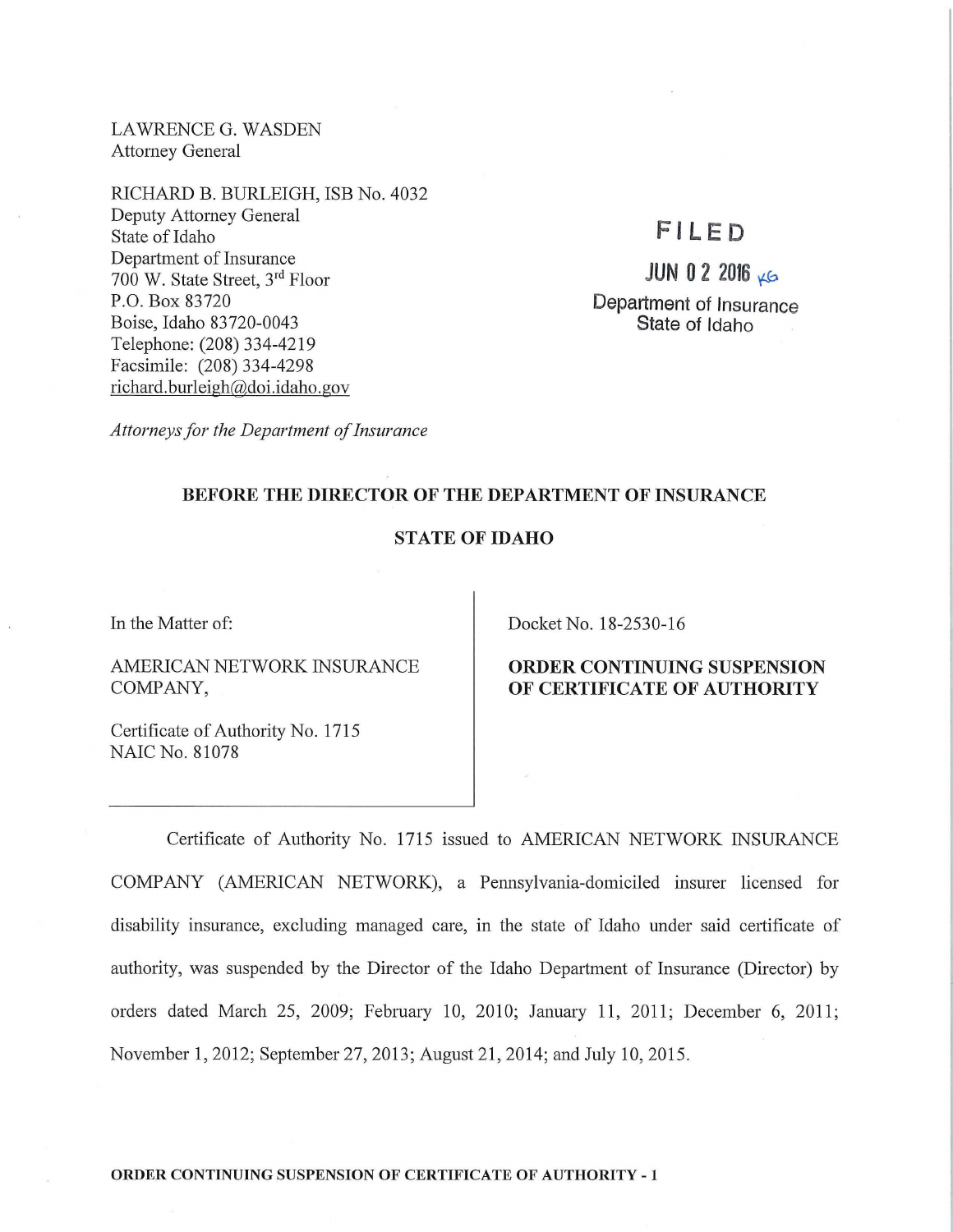On January 6, 2009, AMERICAN NETWORK was placed into rehabilitation by order of the Commonwealth Court of Pennsylvania, in Cause No. 4 M.D. 2009, based on the Petition for Rehabilitation of American Network Insurance Company filed by the Insurance Commissioner of the Commonwealth of Pennsylvania. On May 3, 2012, said court entered an order denying a petition by the rehabilitator to place AMERICAN NETWORK in liquidation and declaring the court's January 6, 2009, order for rehabilitation to remain in effect. AMERICAN NETWORK continues in rehabilitation as of the date of this order.

The Director, having reviewed the foregoing and the requirements of Idaho Code § 41- 327, and good cause appearing therefor,

NOW, THEREFORE, IT IS HEREBY ORDERED, pursuant to Idaho Code § 41-327(3), that Certificate of Authority No. 1715 issued to AMERICAN NETWORK be CONTINUED IN SUSPENSION, effective immediately, for a period of one (1) year from the date of this order. The Director may terminate the suspension sooner if the cause for said suspension is corrected and AMERICAN NETWORK is otherwise in compliance with title 41, Idaho Code.

IT IS HEREBY FURTHER ORDERED that AMERICAN NETWORK comply with the requirements of Idaho Code § 41-329, including § 41-329(2), which provides: "During the suspension period the insurer shall not solicit or write any new business in this state, but shall file its annual statement, pay fees, licenses, and taxes as required under this code, and may service its business already in force in this state, as if the certificate of authority had continued in full force."

IT IS HEREBY FURTHER ORDERED, pursuant to Idaho Code § 41-330(1), that, within four (4) days after notice of this suspension is provided, AMERICAN NETWORK shall notify, by any available means, every person authorized to write business in the state of Idaho by said insurance company, to immediately cease to write any further insurance business for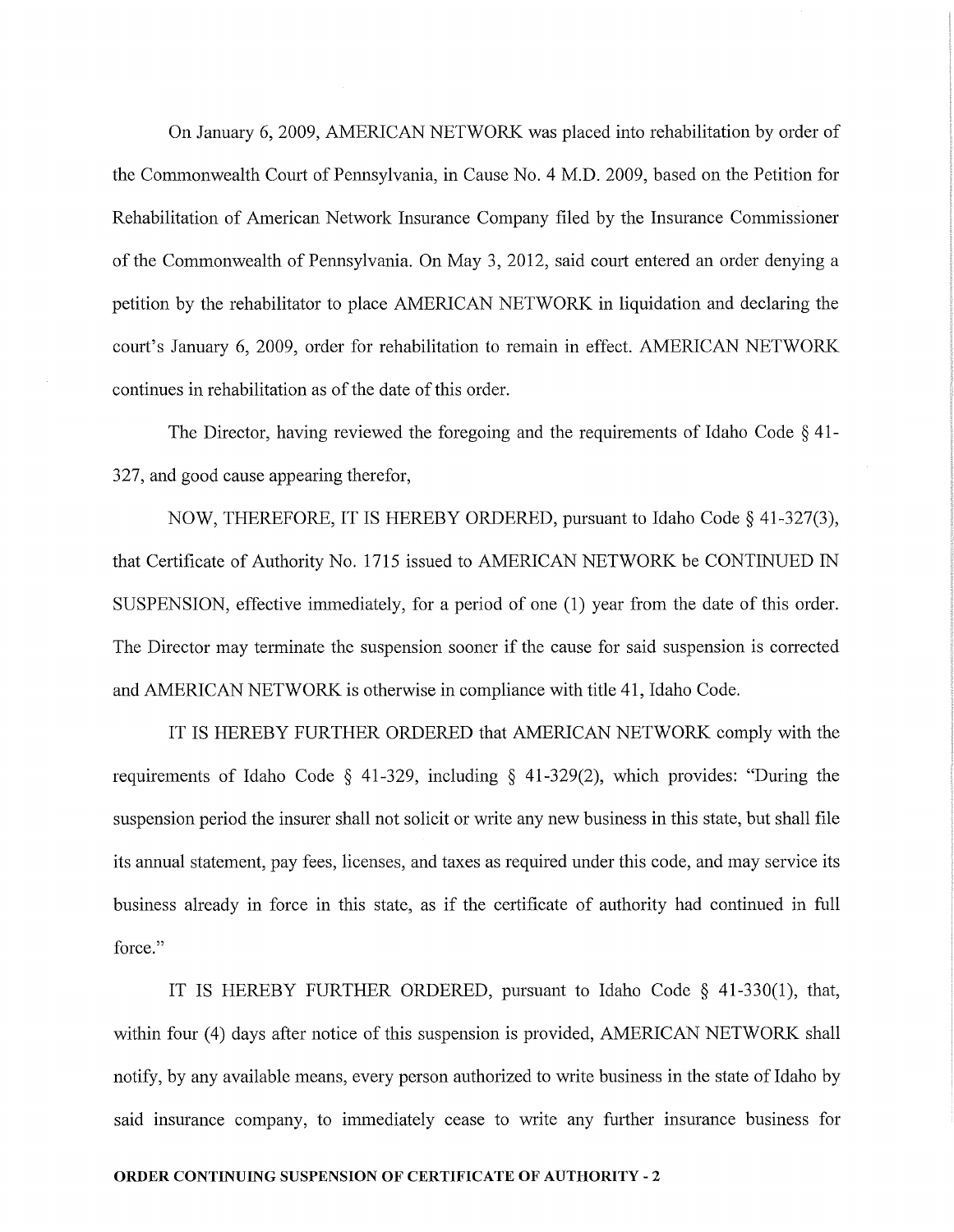AMERICAN NETWORK in Idaho unless such action has already been taken pursuant to prior order of the Director.

DATED this  $\sim$  day of June, 2016.

STATE OF IDAHO DEPARTMENT OF INSURANCE

Deur Lilanero

DEAN L. CAMERON Director

#### NOTIFICATION OF RIGHTS

This is a final order of the Director. Any party may file a motion for reconsideration of this final order within fourteen (14) days of the service date of this order. The agency will dispose of the petition for reconsideration within twenty-one (21) days of its receipt, or the petition will be considered denied by operation of law. *See* Idaho Code § 67-5246( 4).

Pursuant to Idaho Code  $\S$ § 67-5270 and 67-5272, any party aggrieved by this final order or orders previously issued in this case may appeal this final order and all previously issued orders in this case by filing a petition in the district court of the county in which:

- i. A hearing was held,
- ii. The final agency action was taken,
- iii. The party seeking review of the order resides, or operates its principal place of business in Idaho, or
- iv. The real property or personal property that was the subject of the agency action is located.

An appeal must be filed within twenty-eight (28) days of (a) the service date of this final order, (b) an order denying petition for reconsideration, or (c) the failure within twenty-one (21) days to grant or deny a petition for reconsideration, whichever is later. *See* Idaho Code § 67-

# ORDER CONTINUING SUSPENSION OF CERTIFICATE OF AUTHORITY - 3